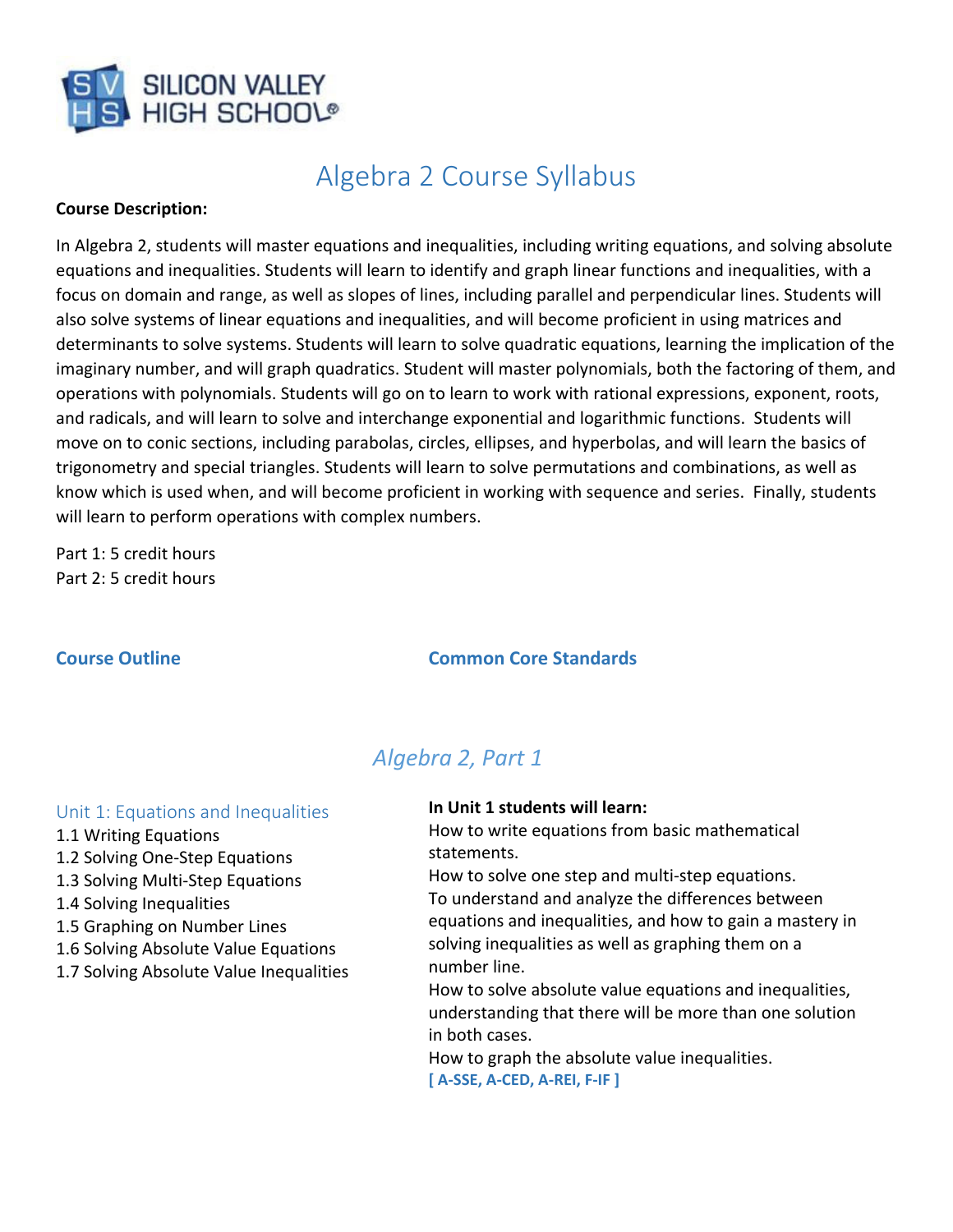#### Unit 2: Linear Functions & Inequalities

- 2.1 Relations, Functions, Domain & Range
- 2.2 Graphs of Linear Functions
- 2.3 The Slope of a Line
- 2.4 Parallel and Perpendicular Lines
- $2.5$  y=mx+b
- 2.6 Writing Equations of Lines
- 2.7 Graphing Inequalities

### Unit 3: Systems of Linear Equations and **Inequalities**

3.1 The Graphing Method – Two Variables

3.2 The Substitution Method ‐Two Variables

3.3 The Addition Method ‐Two Variables

3.4 Graphing Linear Equations ‐ 3 Variables

3.5 Modeling and Solving Systems of Linear Equations

#### Unit 4: Matrices and Determinants

- 4.1 Matrix Operations
- 4.2 Multiplication of Matrices
- 4.3 Determinants
- 4.4 Cramer's Rule
- 4.5 Inverses of 2x2 Matrices
- 4.6 Solving Systems Using Matrices

#### **In Unit 2 students will learn:**

To understand and show a comprehension of what relations are and what makes a relation a function, with techniques for identifying functions both graphically as well as algebraically.

How to identify the domain and range for several relations, as well as how to apply domain and range restrictions to real life problems.

How to graph linear functions and will describe slope behaviors, including how to identify two linear functions that are either parallel or perpendicular. How to, given two points, or other key characteristics of a line, be able to work backwards and determine the equation of that line.

How to solve and graph linear inequalities, showing the understanding that there will be infinite solutions to a linear inequality.

**[A‐SSE, A‐CED, A‐REI, F‐IF, F‐BF]**

#### **In Unit 3 students will learn:**

How to solve systems of both linear equations and inequalities using a range of potential methods, including the graphing method, the substitution method, and the addition method.

To understand that each method is favorable under different sets of circumstances, and that all methods should ultimately lead to the exact same solution. How to find systems of equations that yield "no solution," in the case of parallel lines and how to determine if systems are consistent, inconsistent, dependent, or independent.

How to solve systems of equations with three variables and to understand that in order to solve systems, one must have as many equations as there are variables. **[A‐SSE, A‐CED, F‐IF, F‐BF]**

#### **In Unit 4 students will learn:**

How to solve systems of equations using the graphing, addition, and substitution methods, and how to use matrices, as another way to readily solve systems of equations with two and three variables.

How to perform matrix operations, including addition, subtraction, and in the case of Cramer's rule, division of matrices.

To understand the limitations upon whether or not certain matrix operations can be performed, based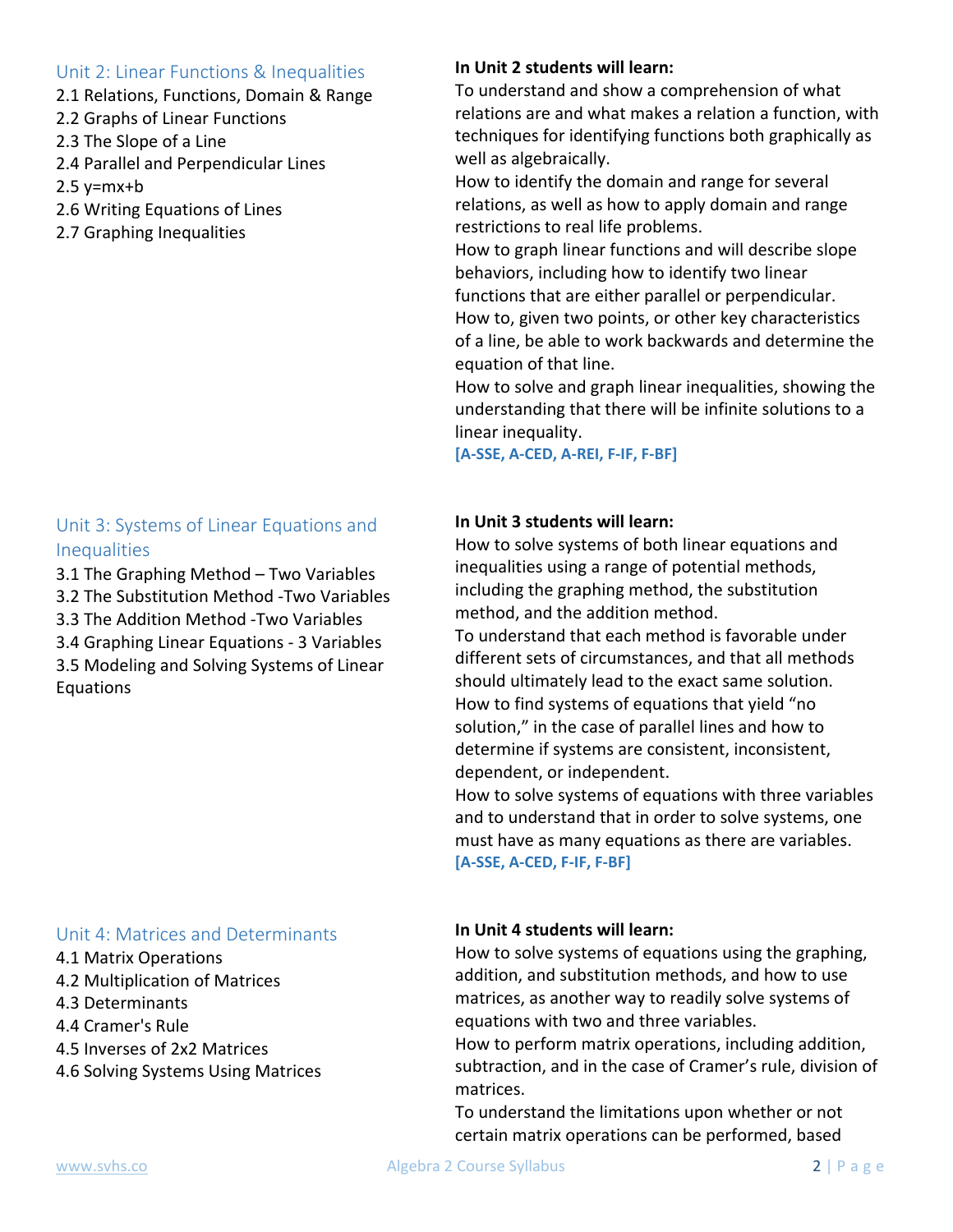Unit 5: Quadratic Equations

- 5.1 Quadratic Equations and functions:  $ax^2 + bx + c$
- 5.2 Solutions to Quadratic Functions; Factoring
- 5.3 Completing the Square
- 5.4 The Quadratic Formula
- 5.5 Complex Roots: i
- 5.6 Graphing Basic Parabolas (Positive & Negative)
- 5.7 Graphing Quadratics

#### Unit 6: Polynomials

- 6.1 Addition and Subtraction of Polynomials
- 6.2 Products of Polynomials
- 6.3 Factoring Special Polynomials
- 6.4 Division of Polynomials; Long Division
- 6.5 Division of Polynomials: Synthetic Division
- 6.6 Rational Roots of Polynomials
- 6.7 Real Roots of Polynomials
- 6.8 Fundamental Theorem of Algebra

upon the dimensions of the matrices.

How to find the determinants of both two variable and three variable matrices, and how to use the determinants to find solutions to sets of equations. Cramer's rule will be gone into in depth, and students will learn to solve systems using this technique. How to find inverses of matrices and how to use the inverses of matrices to solve systems. **[F‐IF, F‐BF]**

### **In Unit 5 students will learn:**

To recognize quadratic equations and to be able to understand and analyze the basic anatomy of a quadratic function, including x and y vertices, axis of symmetry, the vertex, and the direction and relative steepness of the curve of the quadratic.

To understand that the solution to quadratic equations represent the x intercepts and to be able to understand that there can be either one, two, or zero solutions for any given quadratic, which can be shown graphically as well as solved for algebraically.

How to solve quadratic equations using the factoring method, completing the square, and the quadratic formula and will begin to identify which methods work better for which equations.

To understand that all three methods should yield the same results.

To understand the concept of complex roots "i" and that in the case of a negative square root, i is used to represent the imaginary solution.

How to perform basic operations that involves i. **[N‐CN, A‐SSE, F‐IF, F‐BF]**

#### **In Unit 6 students will learn:**

The basic vocabulary associated with and the key aspects of polynomials, including the degree of a polynomial and its coefficients.

How to perform basic operations with polynomials, like the addition, subtraction, multiplication, and division of them.

With regards to dividing polynomials, how to factor (when possible) both the top and bottom expressions, and to cancel like factors.

The two methods of dividing polynomials; long division and synthetic division.

How to make wise decisions regarding which method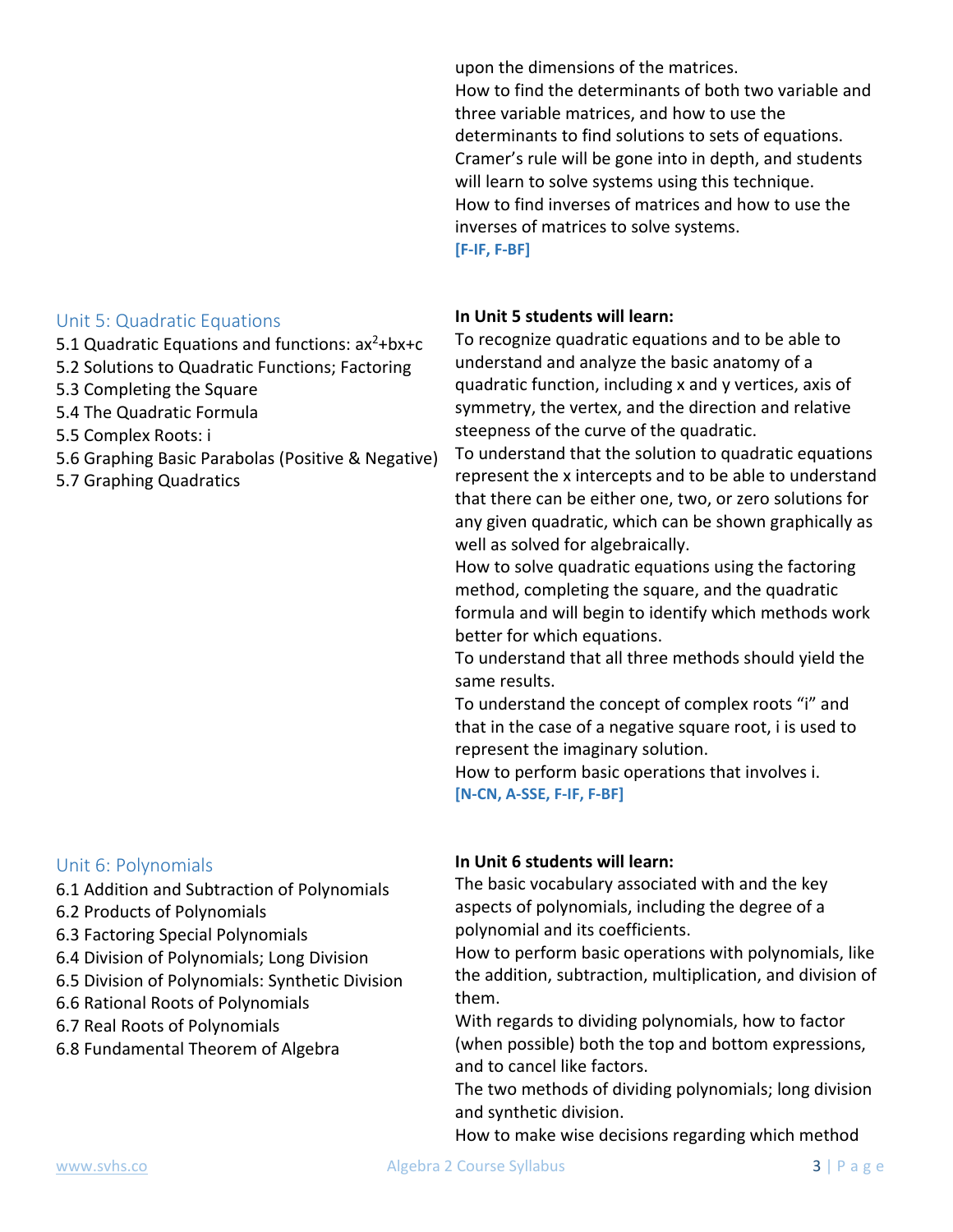would be most convenient and when.

How to solve polynomials by applying the Fundamental Theorem of Algebra, including listing possible rational roots, complex roots and irrational roots. **[N‐CN, A‐SSE, A‐APR, A‐REI, F‐BF]** 

#### Unit 7: Complex Numbers (i), Operations w/ Functions

- 7.1 Basic Operations with Complex Numbers
- 7.2 Multiplying and Dividing Complex Numbers
- 7.3 Algebraic Operations with Functions
- 7.4 Composition of Functions

#### **In Unit 7 students will learn:**

Complex numbers and the notion of imaginary numbers and solutions. How to perform Basic operations with complex numbers and how to add, subtract, multiply, and divide complex numbers. In the case of dividing complex numbers, how to multiply the numerator and denominator of complex fractions by the "conjugate" of the complex number in the denominator.

How to answer all complex number problems in the standard form, upon their simplification.

How to perform the composition of functions, in which one function is substituted in for the input variable of another.

**[N‐CN, A‐SSE, F‐BF]**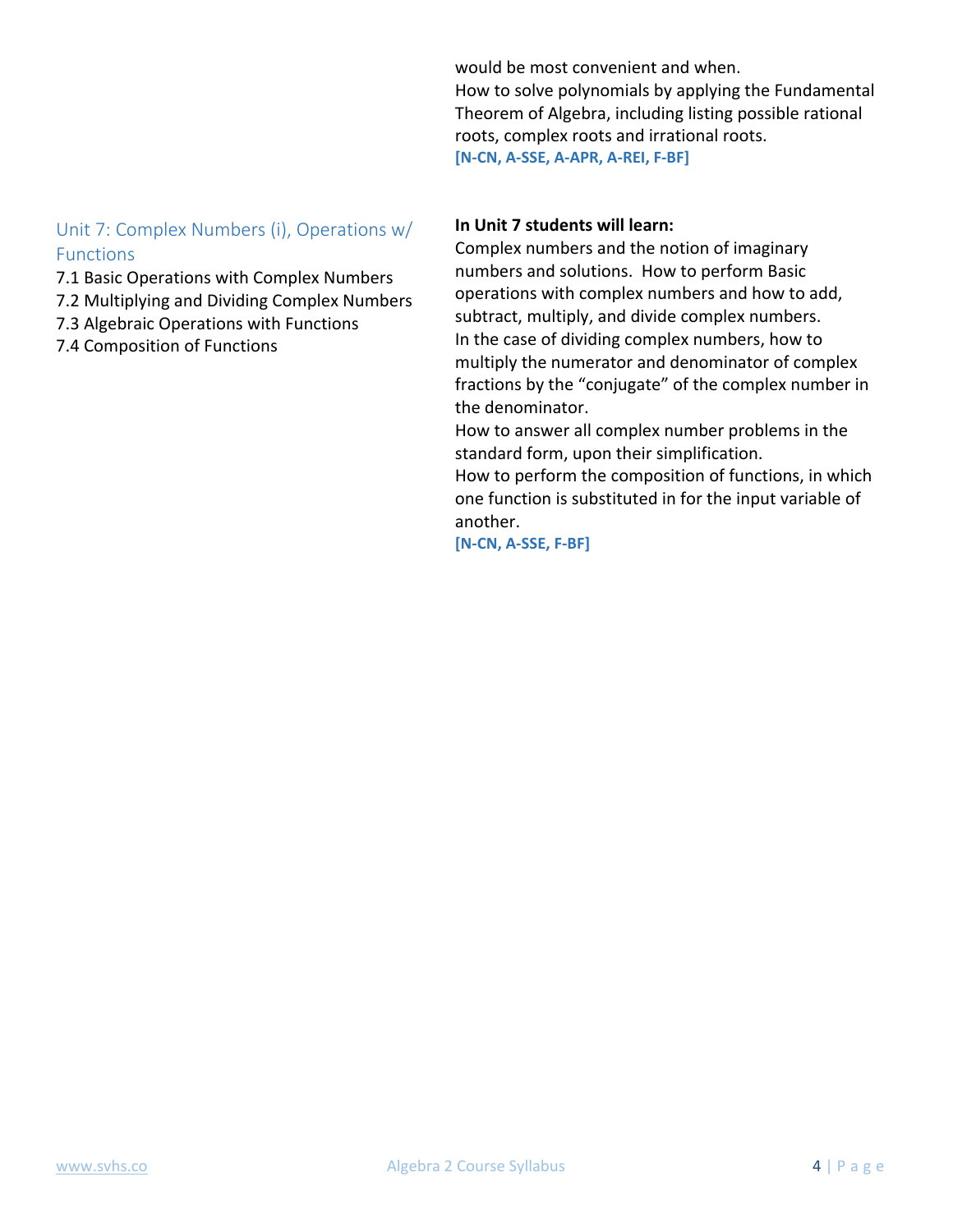## *Algebra 2, Part 2*

#### Unit 1: Rational Expressions

- 1.1 Simplifying Rational Expressions 1.2 Adding & Subtracting Rational Expressions
- 1.3 Multiplying & Dividing Rational Expressions
- 1.4 Positive and Negative Powers
- 1.5 Solving Rational Equations
- 1.6 Graphing Rational Functions

#### Unit 2: Exponents, Roots, Radicals

- 2.1 Roots and Exponents
- 2.2 Radical Equations and Operations
- 2.3 Radicals in Fractions
- 2.4 Fractions in the Exponent
- 2.5 Complex Fractions

## Unit 3: Exponential and Logarithmic Functions

- 3.1 Exponential Functions
- 3.2 Exponential Equations
- 3.3 Inverse Functions
- 3.4 Properties of Log Functions
- 3.5 Base e
- 3.6 Logarithmic Equations
- 3.7 Translation of Exponential and Logarithmic Graphs

#### **In Unit 1 students will learn:**

How to perform operations such as addition, subtraction, which require finding a least common denominator, multiplication and division. How to apply negative exponents and the relationship between inverses and rational expressions. How to solve a rational expression and recognize invalid solutions.

How to graph rational functions, including finding vertical, slant and horizontal asymptotes. **[A‐SSE, A‐APR, A‐REI]**

#### **In Unit 2 students will learn:**

How to work with exponents, including both positive and negative power exponents.

To develop an understanding of the relationship between roots and exponents, and their reciprocal relationship, and how to solve equations with roots and equations with exponents.

How to manipulate and work with radical equations and to perform operations with radical expressions, including how to add and subtract like radicals. How to simplify radicals in fractions, understanding how to rationalize a denominator by multiplying top and bottom by the root in the denominator or by multiplying the top and bottom by the conjugate of the denominator.

How to manipulate and simplify complex fractions. **[A‐APR, A‐REI, F‐IF]**

#### **In Unit 3 students will learn:**

How to identify and analyze exponential functions, paying special attention to the end behavior of graphs based on the key characteristics of the function. How to use this understanding of exponential functions to solve exponential equations and how to be aware of domain and range restrictions for exponential equations.

How to manipulate exponential equations and expressions.

To grasp an understanding of base e expressions and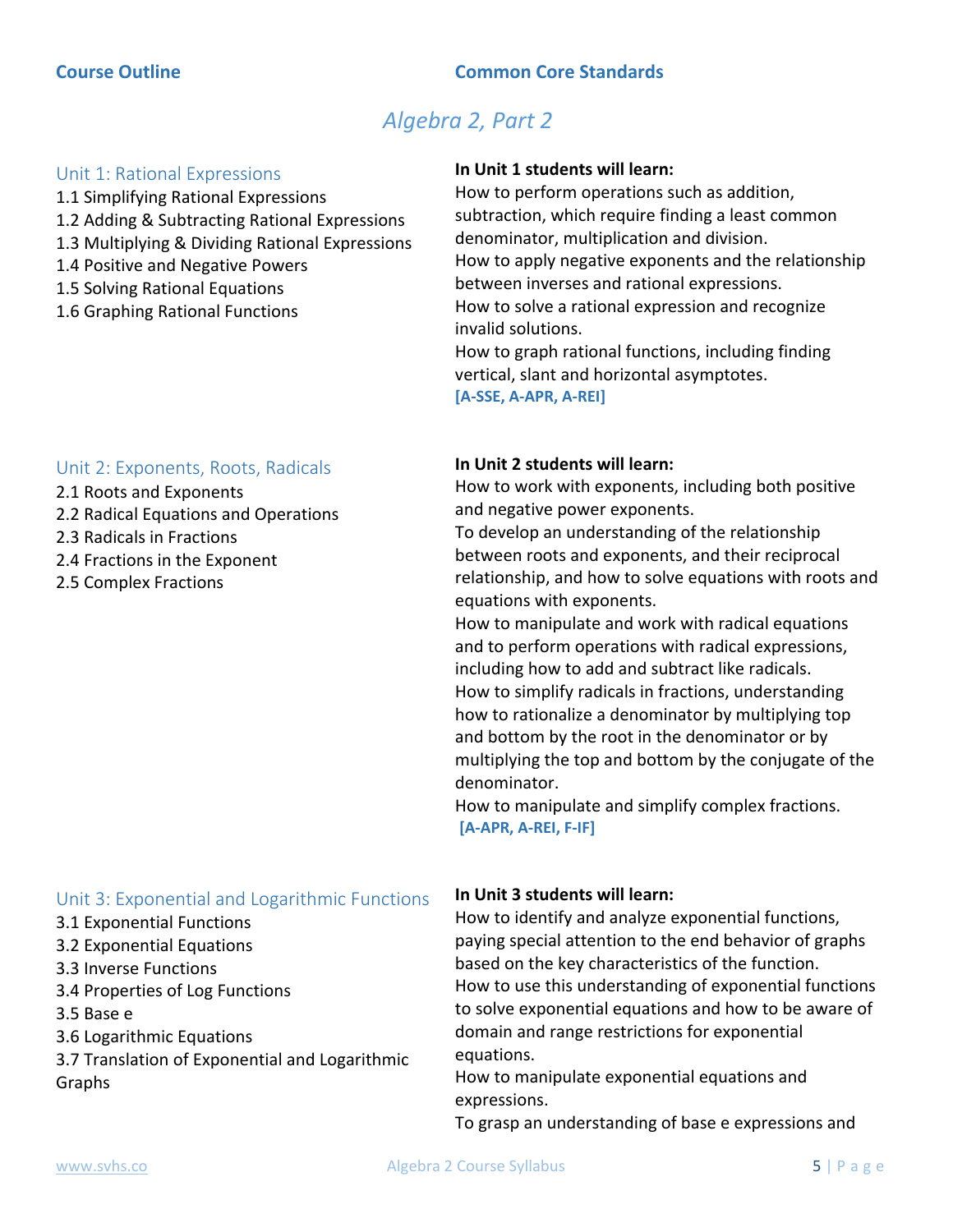equations, and that base e and the natural log are inverses of one another. **[A‐SSE, A‐CED, A‐REI, F‐IF, F‐BF, F‐LE]**

#### Unit 4: Conic Sections ‐ Solving, Graphing

- 4.1 Circles: Equations & Graphs of
- 4.2 Ellipses: Equations & Graphs of
- 4.3 Hyperbolas: Equations & Graphs of
- 4.4 Parabolas: Equations & Graphs of

#### Unit 5: Trigonometry

5.1 Sin, Cos, Tan, Cosec, Sec, Cot 5.2 Converting Between Radians & Degrees 5.3 Trig Ratios of Special Angles 5.4 The Unit Circle 5.5 Inverses of Trigonometry Functions 5.6 The Law of Sines 5.7 The Law of Cosines

#### **In Unit 4 students will learn:**

The equations for and graphs of conic sections, including those for circle, ellipses, hyperbolas, and parabolas.

How to decipher the center and radius of a circle, given its equations, as well as match graphs of circles to their equations.

How to put equations for circles into standard form, so they can be analyzed more easily.

To master ellipses and how to sketch an ellipse from its equations by identifying its center, major and minor axis, and focal points.

The parts and characteristics of hyperbolas and how to sketch their graphs, given an equation.

To become proficient in graphing parabolas using key components of their equations, such as their vertex, axis of symmetry, and focus.

How to distinguish between circles, ellipses, hyperbolas, and parabolas, using only their equations.

#### **[A‐SSE, A‐CED, F‐IF, G‐GPE]**

#### **In Unit 5 students will learn:**

How to solve for the six trigonometric functions and to determine the sine, Cosine, Tangent, Cosecant, Secant, and Cotangent of given the sketch of a right triangle. How to find the remaining trigonometric functions given one of the six trig functions.

How to convert between radians and degrees and how to solve problems in which a certain angle is expressed in either and is to be converted to the other.

To gain a mastery of recognizing and working with special triangles, knowing the ratios of the sides of 30‐ 60‐90 triangles and 45‐45‐90 triangles. How to solve for missing sides of special triangles given one side length and two angles.

**[F‐BF, F‐TF]**

#### Unit 6: Permutations & Combinations

6.1 Permutations 6.2 Combinations

#### **In Unit 6 students will learn:**

How to solve real‐life problems involving permutations and combinations, with scenarios like how many ways a